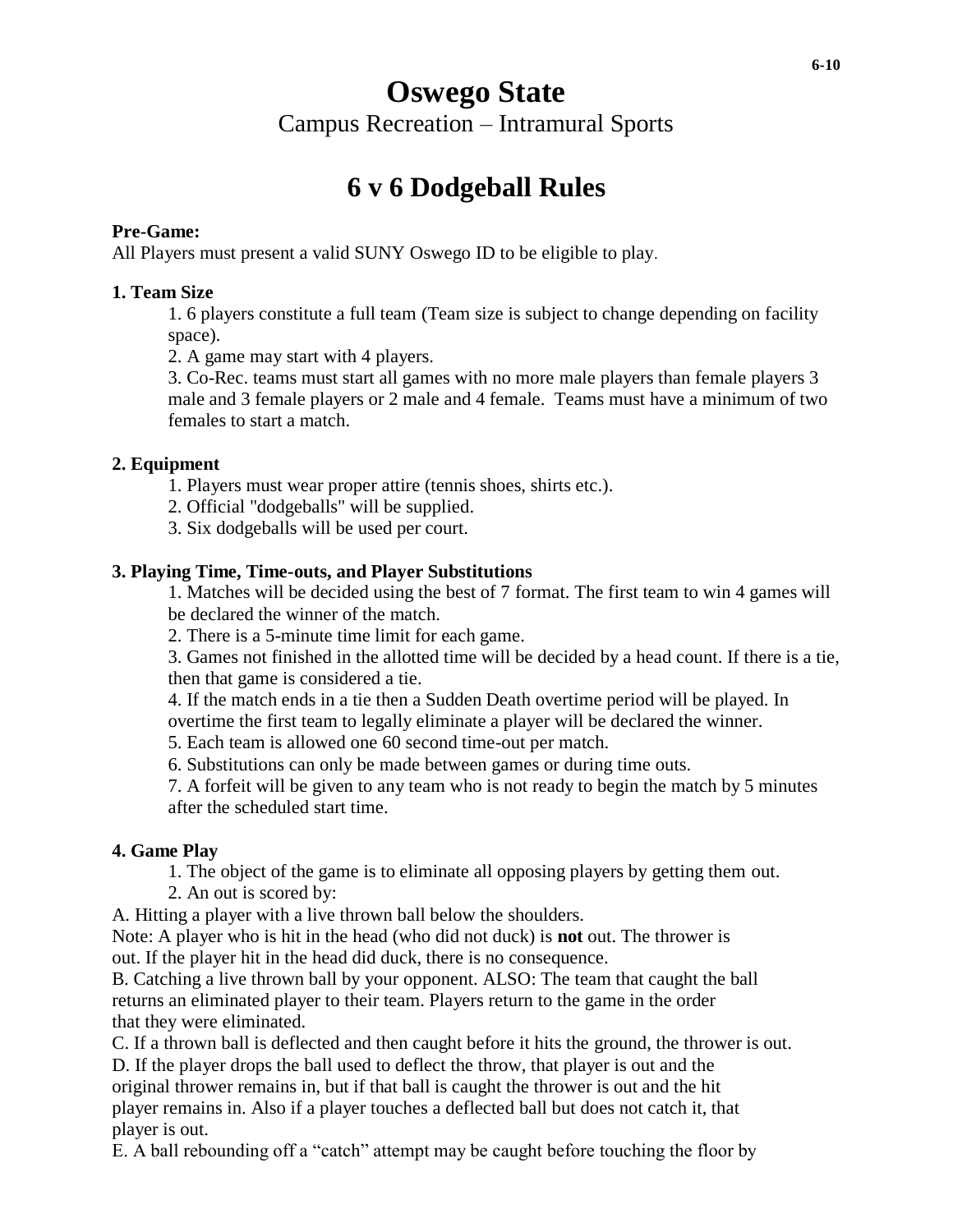any in bounds player on the "hit" players team. It may not hit a wall/backboard, etc. Result: The thrower is out.

F. A player may block a thrown ball with a ball being held, provided the held ball is not dropped as a result of the contact with the thrown ball.

G. Out-Of-Bounds: Catching a ball out-of-bounds does not count. If a ball is deflected off one player and he/she or a teammate catches it out-of-bounds the first player is still out because the catch does not count. A player hit, a ball caught, or a ball thrown outside the boundaries of the court does not count.

H. A ball rebounding off a wall, backboard, etc. does not eliminate a player.

I. When all the players of a team have been declared out, the other team wins the game and the score is reported to the supervisor. A new game begins if time is remaining.

## **5. Boundaries**

1. During play, all players must remain in the boundary lines.

2. Players may pass through their end line only to retrieve stray balls. A stray ball is one that has not been picked up and is lying on the ground.

3. When retrieving a ball, the player must also immediately re-enter the playing area only through their end line.

Note: A player not immediately re-entering the playing area may be declared out.

4. A player may be handed a ball, provided the player receiving the ball remains completely within their teams' field boundaries. Players may be handed a ball while standing out of bounds.

5. A player may be declared out if:

i) Any part of their body contacts the playing surface on or over sideline.

ii) They enter or re-enter the field through the sideline.

iii) They leave the playing area to avoid being hit by or attempt to catch a ball.

iv) They have any part of their body cross the centerline and contact the ground on their opponents' side of the court.

Note: A player may, without penalty, step on the centerline.

#### **6. Beginning the game**

1. The game begins by placing an equal number of dodgeballs along the centerline on each side of the hash mark. A standard game consists of 6 balls, 3 on each side of the hash mark.

2. Players take position behind their end line.

3. Following the signal by the official, teams may approach the centerline to retrieve balls. Teams may only retrieve balls placed to the right (as they face the centerline) of the hash mark. If balls remain on the centerline after a team has retrieved and moved their balls beyond the attack line, either team may retrieve those balls.

#### **7. Opening Rush Rule**

1. Each and every ball retrieved at the opening rush must first be taken or passed beyond the attack line and into the team's back court before it may be legally thrown at an opponent.

#### **8. Area of Eliminated Players**

1. Eliminated players will form line on their side of the court next to the end line. These players must remain in the order that they were eliminated with the first person eliminated closest to the end line. Every time a ball is "caught" the eliminated players